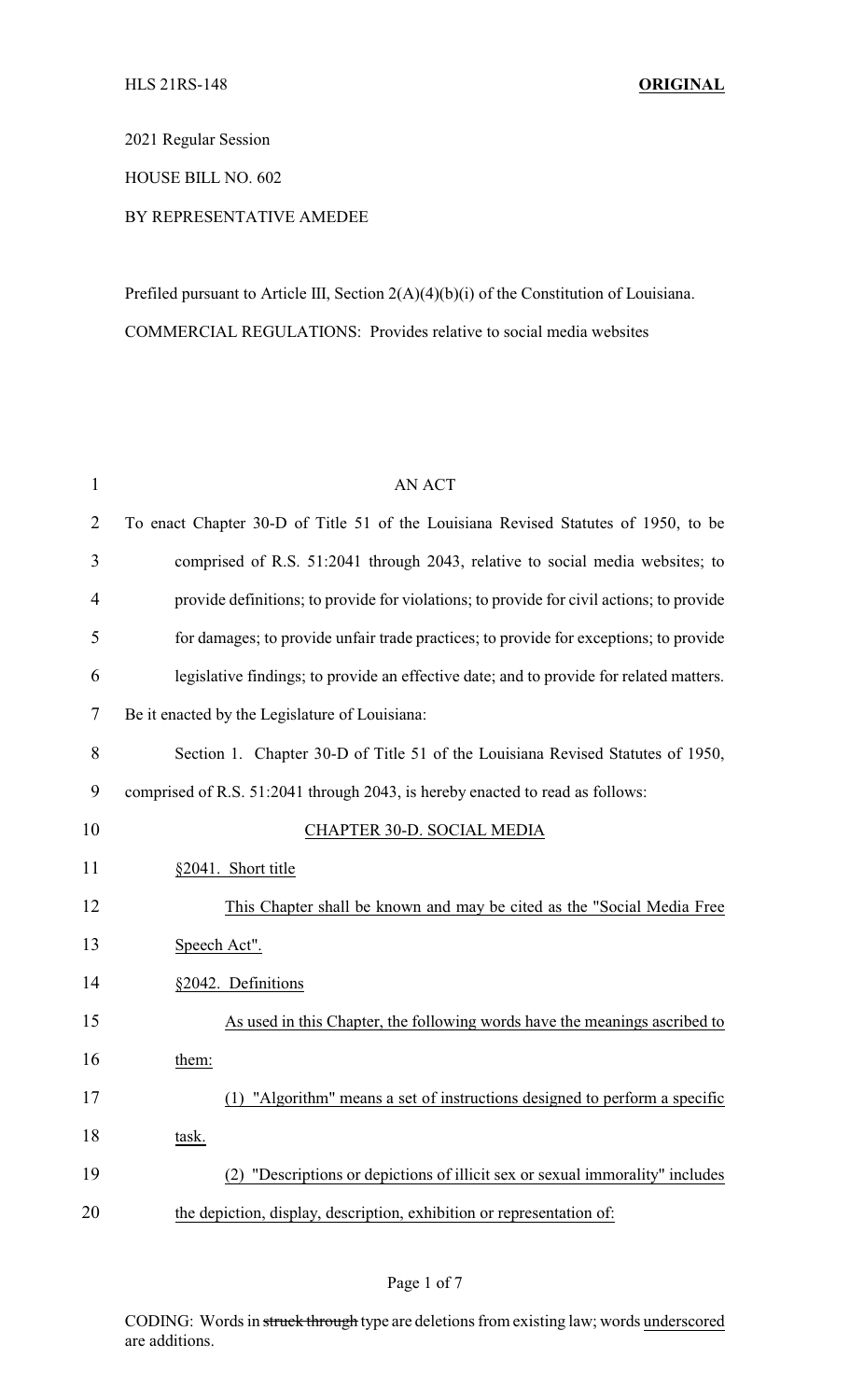| $\mathbf{1}$   | (a) Ultimate sexual acts, normal or perverted, actual, simulated, or animated,          |
|----------------|-----------------------------------------------------------------------------------------|
| $\overline{2}$ | whether between human beings, animals, or an animal and a human being.                  |
| 3              | (b) Masturbation, excretory functions, or exhibition, actual, simulated, or             |
| 4              | animated, of the genitals, pubic hair, anus, vulva, or female breast nipples.           |
| 5              | Sadomasochistic abuse, meaning actual, simulated, or animated,<br>(c)                   |
| 6              | flagellation or torture by or upon a person who is nude or clad in undergarments or     |
| 7              | in a costume which reveals the pubic hair, anus, vulva, genitals, or female breast      |
| 8              | nipples, or the condition of being fettered, bound, or otherwise physically restrained, |
| 9              | on the part of one so clothed.                                                          |
| 10             | (d) Actual, simulated, or animated, touching, caressing, or fondling of, or             |
| 11             | other similar physical contact with, a pubic area, anus, female breast nipple, covered  |
| 12             | or exposed, whether alone or between humans, animals or a human and an animal,          |
| 13             | of the same or opposite sex, in an act of apparent sexual stimulation or gratification. |
| 14             | (e) Actual, simulated, or animated, stimulation of the human genital organs             |
| 15             | by any device whether or not the device is designed, manufactured, and marketed for     |
| 16             | such purpose.                                                                           |
| 17             | (3) "Hate speech" means a phrase concerning content that an individual finds            |
| 18             | offensive based on his moral code.                                                      |
| 19             | "Material harmful to minors" or "obscene material" means any digital<br>(4)             |
| 20             | image, paper, magazine, book, newspaper, periodical, pamphlet, composition,             |
| 21             | publication, photograph, drawing, picture, poster, motion picture film, video tape,     |
| 22             | video game, figure, phonograph record, album, cassette, compact disc, wire or tape      |
| 23             | recording, or other similar work or thing which exploits, is devoted to or principally  |
| 24             | consists of, descriptions or depictions of illicit sex or sexual immorality for         |
| 25             | commercial gain, and when the trier of fact determines that each of the following       |
| 26             | applies:                                                                                |
| 27             | The material incites or appeals to or is designed to incite or appeal to the<br>(a)     |
| 28             | prurient, shameful, or morbid interest of minors.                                       |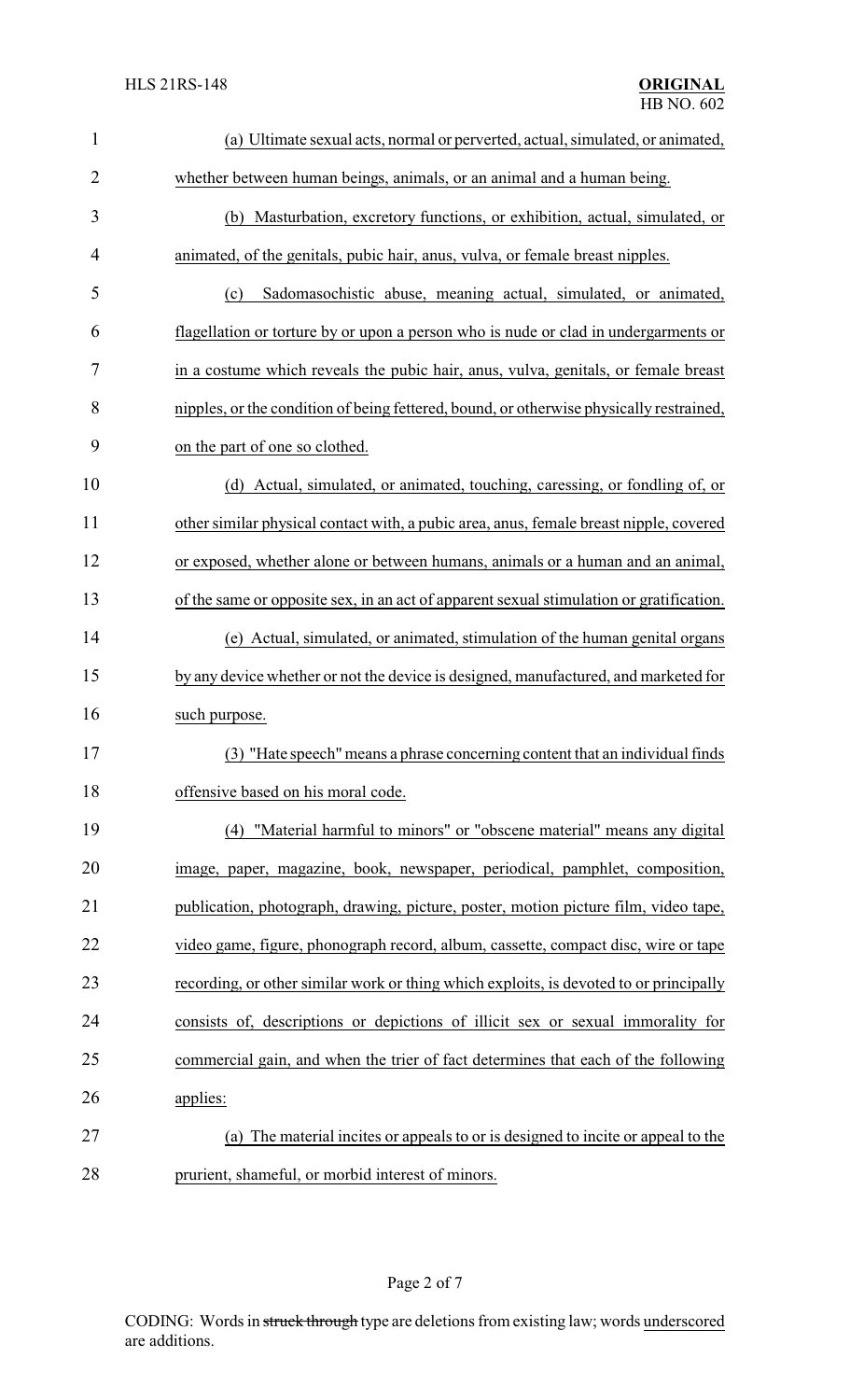| $\mathbf{1}$ | The material is offensive to the average adult applying contemporary<br>(b)            |
|--------------|----------------------------------------------------------------------------------------|
| 2            | community standards with respect to what is suitable for minors.                       |
| 3            | (c) The material taken as a whole lacks serious literary, artistic, political, or      |
| 4            | scientific value for minors.                                                           |
| 5            | (5) "Minor" means any person under the age of eighteen years.                          |
| 6            | "Political speech" means speech relating to the state, government, body<br>(6)         |
| 7            | politic, or public administration as it relates to governmental policy-making, and the |
| 8            | term includes speech by the government or candidates for office and any discussion     |
| 9            | of social issues.                                                                      |
| 10           | "Religious speech" means a set of unproven answers, truth claims,<br>(7)               |
| 11           | faith-based assumptions, and naked assertions that attempt to explain such greater     |
| 12           | questions such as how the world was created, what constitutes right and wrong          |
| 13           | actions by humans, and what happens after death.                                       |
| 14           | (8) "Shadowban" means the act of blocking or partially blocking a user or              |
| 15           | his content from an online community such that it will not be readily apparent to the  |
| 16           | user that he has been banned. The term also means stealth banning, ghost banning       |
| 17           | or comment ghosting.                                                                   |
| 18           | (9) "Social media website" means an internet website or application that               |
| 19           | enables users to communicate with each other by posting information, comments,         |
| 20           | messages, or images and that meets all of the following requirements:                  |
| 21           | (a) Is open to the public.                                                             |
| 22           | (b) Has more than seventy-five million subscribers.                                    |
| 23           | From its inception has not been specifically affiliated with any one<br>(c)            |
| 24           | religion or political party.                                                           |
| 25           | (d) Provides a means for the website's users to report obscene materials and           |
| 26           | has procedures in place for evaluating those reports and removing obscene material.    |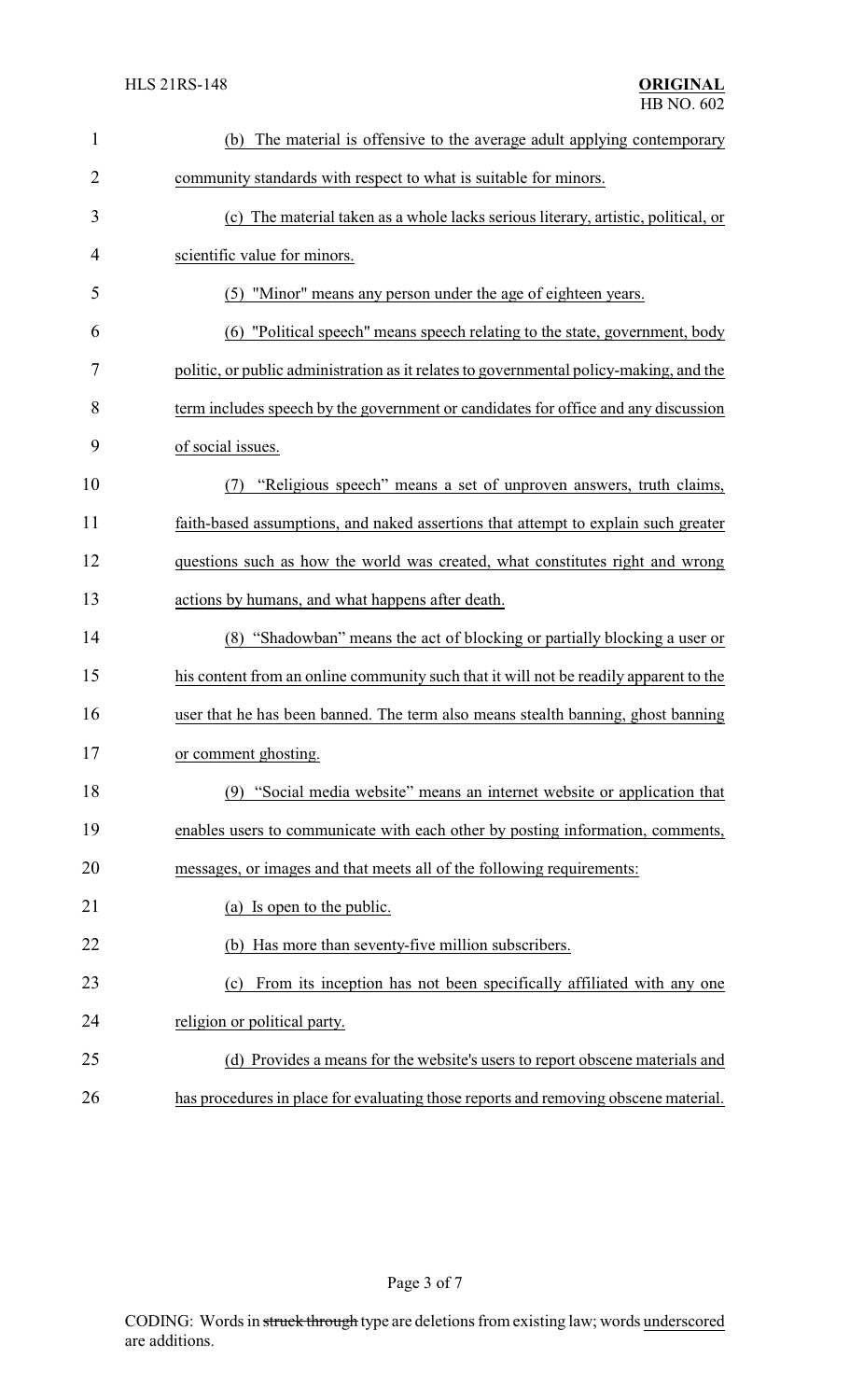| $\mathbf{1}$   | Civil action to stop social media censorship; deceptive trade practice;<br>§2043.      |
|----------------|----------------------------------------------------------------------------------------|
| $\overline{2}$ | exceptions                                                                             |
| 3              | A. The owner or operator of a social media website who contracts with a                |
| 4              | social media website user in this state is subject to a private right of action by the |
| 5              | user if the social media website purposely does either of the following:               |
| 6              | (1) Deletes or censors the user's religious speech or political speech.                |
| 7              | (2) Uses an algorithm to censor, disfavor, or shadowban the user's religious           |
| 8              | speech or political speech.                                                            |
| 9              | B. A social media website user may be awarded all of the following damages             |
| 10             | under this Section:                                                                    |
| 11             | (1) Up to $$75,000$ in statutory damages.                                              |
| 12             | (2) Actual damages.                                                                    |
| 13             | (3) If aggravating factors are present, punitive damages.                              |
| 14             | (4) Other forms of equitable relief.                                                   |
| 15             | C. The prevailing party in a cause of action under this Section may be                 |
| 16             | awarded costs and reasonable attorney fees.                                            |
| 17             | D. A social media website that restores from deletion or removes the                   |
| 18             | censoring of a social media website user's speech in a reasonable amount of time       |
| 19             | may use that fact to mitigate any damages.                                             |
| 20             | E. A social media website may not use the social media website user's                  |
| 21             | alleged hate speech as a basis for justification or defense of the social media        |
| 22             | website's actions at trial.                                                            |
| 23             | F. The attorney general may also bring a civil cause of action pursuant to this        |
| 24             | Section on behalf of a social media website user who resides in this state and whose   |
| 25             | religious speech or political speech has been censored by a social media website.      |
| 26             | G. An owner or operator of social media social website that has engaged in             |
| 27             | practices described in Subsection A of this Section has engaged in an unfair and       |
| 28             | deceptive trade practice in violation of RS 51:1401 et seq. and is subject to the      |
| 29             | penalties provided for in that Chapter.                                                |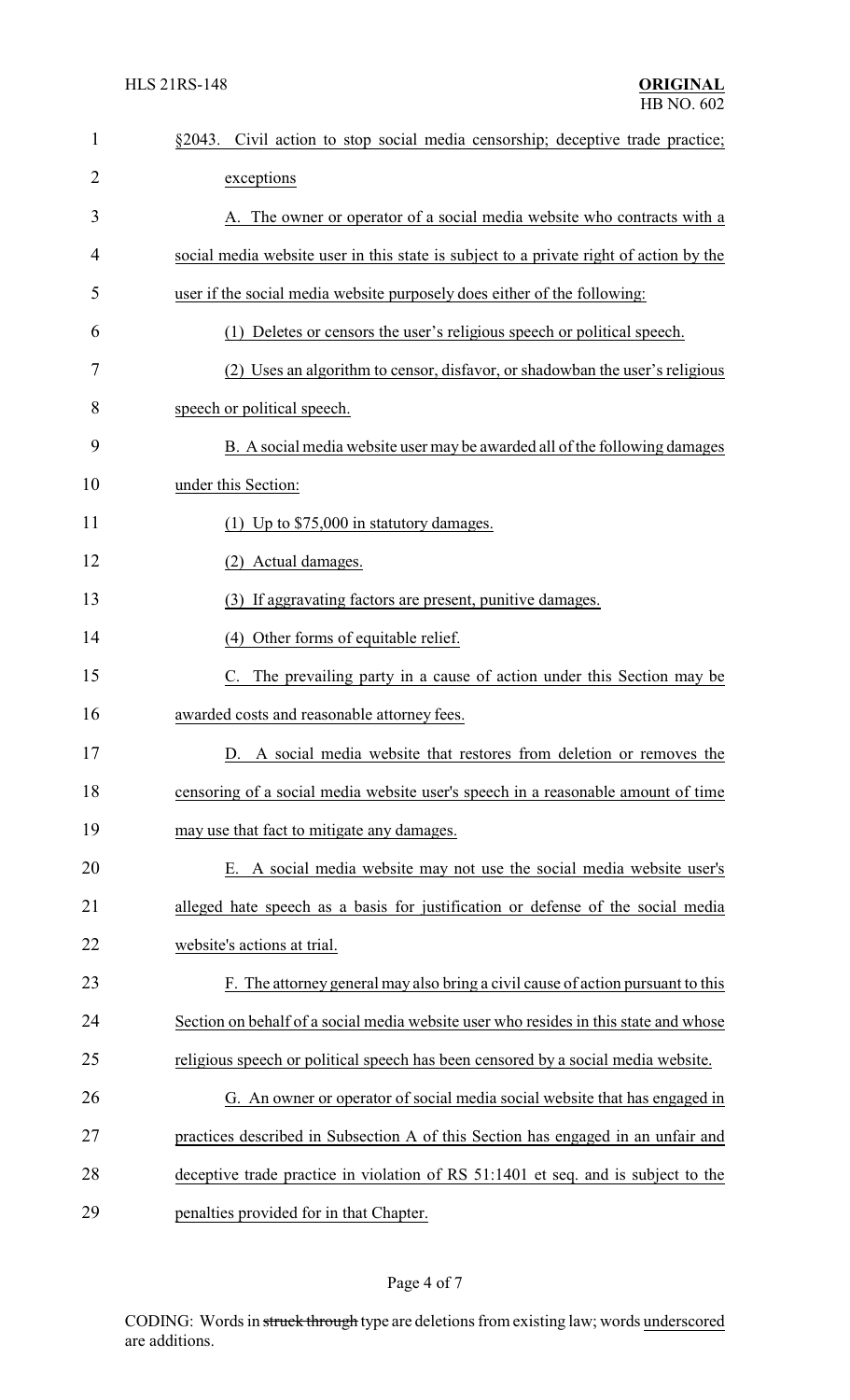| 1              | H. This Section does not apply to any of the following:                            |
|----------------|------------------------------------------------------------------------------------|
| $\overline{2}$ | (1) A social media website that deletes or censors a social media website          |
| 3              | user's speech or that uses an algorithm to disfavor or censor speech that:         |
| 4              | (a) Calls for immediate acts of violence.                                          |
| 5              | (b) Calls for a user to harm themselves.                                           |
| 6              | (c) Is obscene material or material harmful to minors.                             |
| 7              | (d) Is the result of operational error.                                            |
| 8              | (e) Is the result of a court order.                                                |
| 9              | Comes from an inauthentic source or involves false impersonation.<br>(f)           |
| 10             | Entices criminal conduct.<br>$(\mathfrak{g})$                                      |
| 11             | (h) Involves the bullying of minors.                                               |
| 12             | (i) Constitutes trademark and copyright infringement.                              |
| 13             | Is excessively violent.                                                            |
| 14             | (k) Constitutes harassing spam that is commercial, not political or religious,     |
| 15             | in nature.                                                                         |
| 16             | (2) A social media website user's censoring of another social media website        |
| 17             | user's speech.                                                                     |
| 18             | I. Only users who are eighteen years of age or older have standing to seek         |
| 19             | enforcement of this Section.                                                       |
| 20             | J. The venue for any civil action brought pursuant to this Section shall be in     |
| 21             | this state.                                                                        |
| 22             | Section 2. The legislature of Louisiana hereby finds and declares the              |
| 23             | following:                                                                         |
| 24             | (1) The Communications Decency Act was created to protect decent speech,           |
| 25             | not deceptive trade practices.                                                     |
| 26             | Repealing Section 230 of the Communications Decency Act at the<br>(2)              |
| $27\,$         | federal level is unnecessary because it already includes a state-law exemption and |
| 28             | the Social Media Free Speech Act was crafted to fall squarely in the state law     |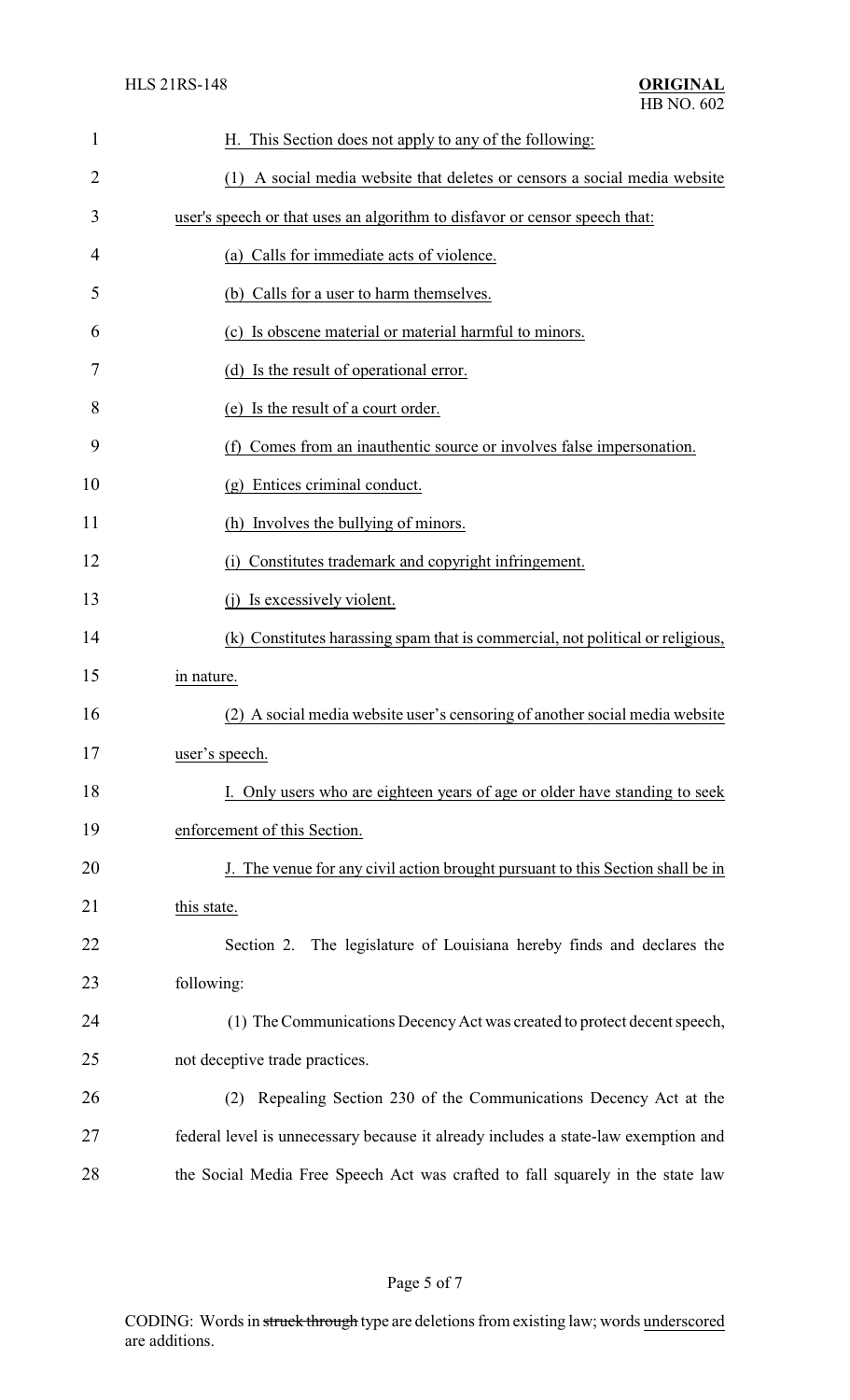- exemption of Section 230 to cure abuses of Section 230 to protect the consumers of 2 this state.
- (3) Contract law is a state-law issue, and when a citizen of this state signs up to use certain social media websites, they are entering into a contract.
- (4) This state has a compelling interest in holding certain social media websites to higher standards for having substantially created a digital public square through fraud, false advertising, and deceptive trade practices.
- (5) Major social media websites have engaged in the greatest bait and switch of all times by marketing themselves as free, fair, and open to all ideas to induce subscribers only to then prove otherwise at great expense to consumers and election 11 integrity.
- (6) Breach of contract, false advertising, bad faith, unfair dealing, fraudulent inducement, and deceptive trade practices are not protected forms of speech for purpose of the first amendment of the United States Constitution or the Constitution of this state.
- (7) The major social media websites have already reached critical mass, and they did it through fraud, false advertising, and deceptive trade practices at great expense to the health, safety, and welfare of consumers of this state, while making it difficult for others to compete with them.
- (8) The state has an interest in helping its citizens enjoy their free exercise rights in certain semi-public forums commonly used for religious and political speech, regardless of which political party or religious organization they ascribe to.
- (9) This state is generally opposed to online censorship unless the content is injurious to children or promotes human trafficking; only then does this state accept limited censorship.
- Section 3. This Act shall become effective upon signature by the governor or, if not signed by the governor, upon expiration of the time for bills to become law without signature by the governor, as provided by Article III, Section 18 of the